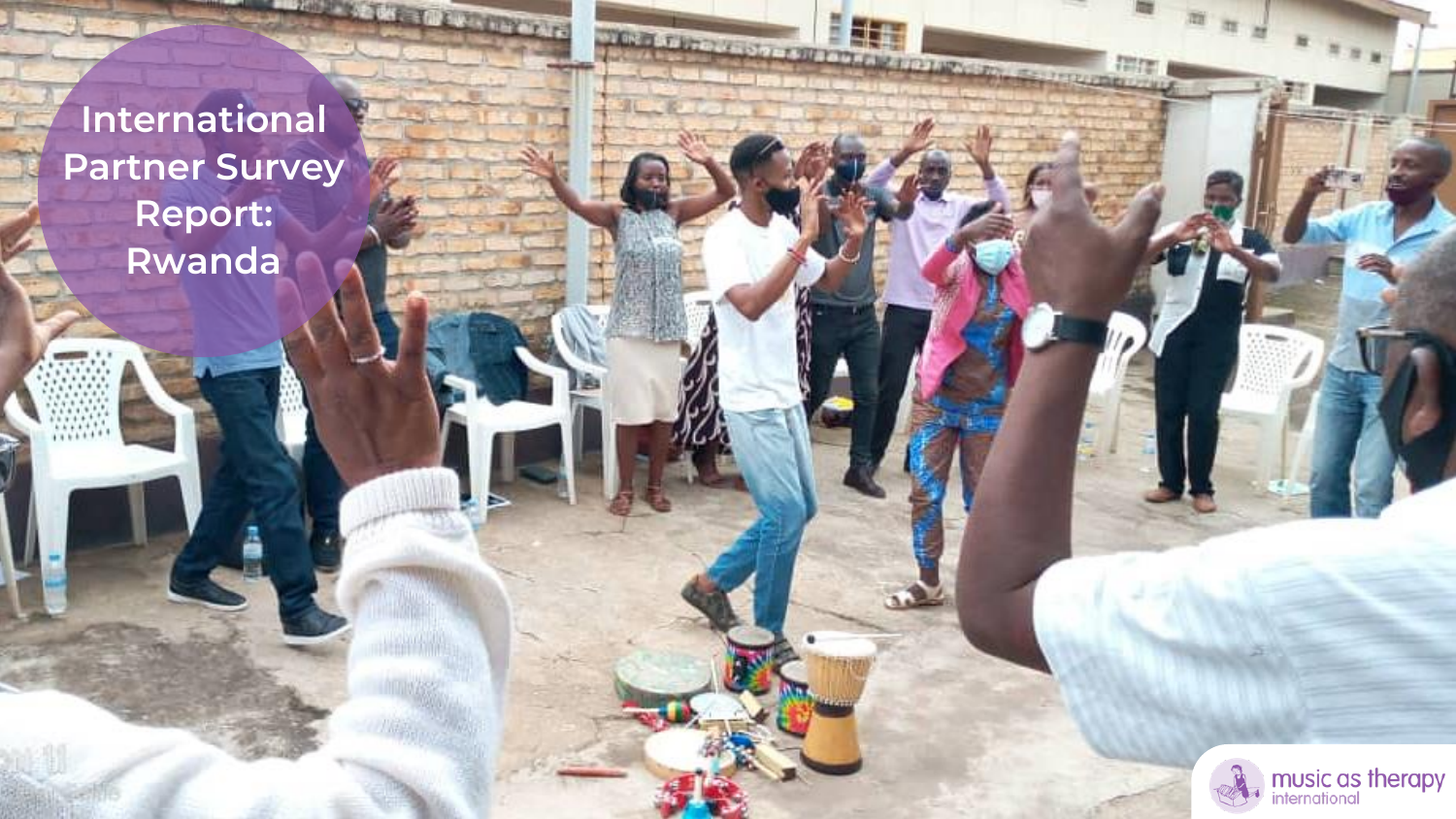

33%

Learning Disability

| <b>Physical Disability</b>        |     |     | 100% |
|-----------------------------------|-----|-----|------|
| <b>Mental Illness</b>             |     | 67% |      |
| <b>Hyperactivity</b>              |     | 67% |      |
| Trauma                            |     | 67% |      |
| Dementia                          |     | 67% |      |
| Hearing Impairment/Deaf           |     | 67% |      |
| <b>Attention Difficulties</b>     |     | 67% |      |
| <b>Communication Difficulties</b> |     | 67% |      |
| Grief                             | 33% |     |      |
| <b>Emotional difficulties</b>     | 33% |     |      |
| Autism                            | 33% |     |      |

# **Rwanda**

*Music as Therapy International* has been working in Rwanda since 2009, and some of our Partners have become local trainers with an awarded recommended status by *Music as Therapy International.*





3 out of 5 care settings in Rwanda where *MasT* delivered Introductory Training project are where participants of the survey are using music.



447 vulnerable people have the opportunity to access the music sessions offered by our Rwanda Partners who participated in the survey.

#### Impact

## The vulnerable people our Partners work with

the right shows the percentage of our Rwandan Partners who are using music with the wide-ranging vulnerable people who have the various difficulties.

#### Music sessions

100% of our Rwandan Partners have shown colleagues how to use music and talk to colleagues or other people about using music.

"We use music with youth and basically, we help them in building self-confidence, creativity, leadership, to avoid loneliness, etc."

*(Youth Centre Rusizi, 2020)*

## Impact of Introductory Training project

## Impact of our Partners' music sessions

The below bar chart shows the percentage of our Rwandan Partners who say the vulnerable people in their care are experiencing the following therapeutic benefits from their music sessions.

## Experiences of working with *Music as*

100% of our Partners agree that what they have learnt has changed *Therapy International* how they teach, work or provide care.

Since our Rwandan Partners' Introductory Training project:

100% of our Partners are proud of their music sessions.

The below chart shows the percentage of our Rwandan Partners who agree with the statements regarding their experience of working with *Music as Therapy International.*

All of our Rwandan Partners who returned a completed questionnaire are still using music.



The Venn diagram on the right displays the percentage of our Partners in Rwanda who are either using music with individuals and/or in groups.

Music sessions are a very important part of our Rwandan Partners' work and their care settings' timetable. 67% of our Partners are running music sessions more than once a week and 33% are using music once a week.

100% of our Partners are more committed to their work.



100% of our Partners have noticed that what they have learned has changed their practice more widely that just in music sessions.

100% of our Partners are more confident.